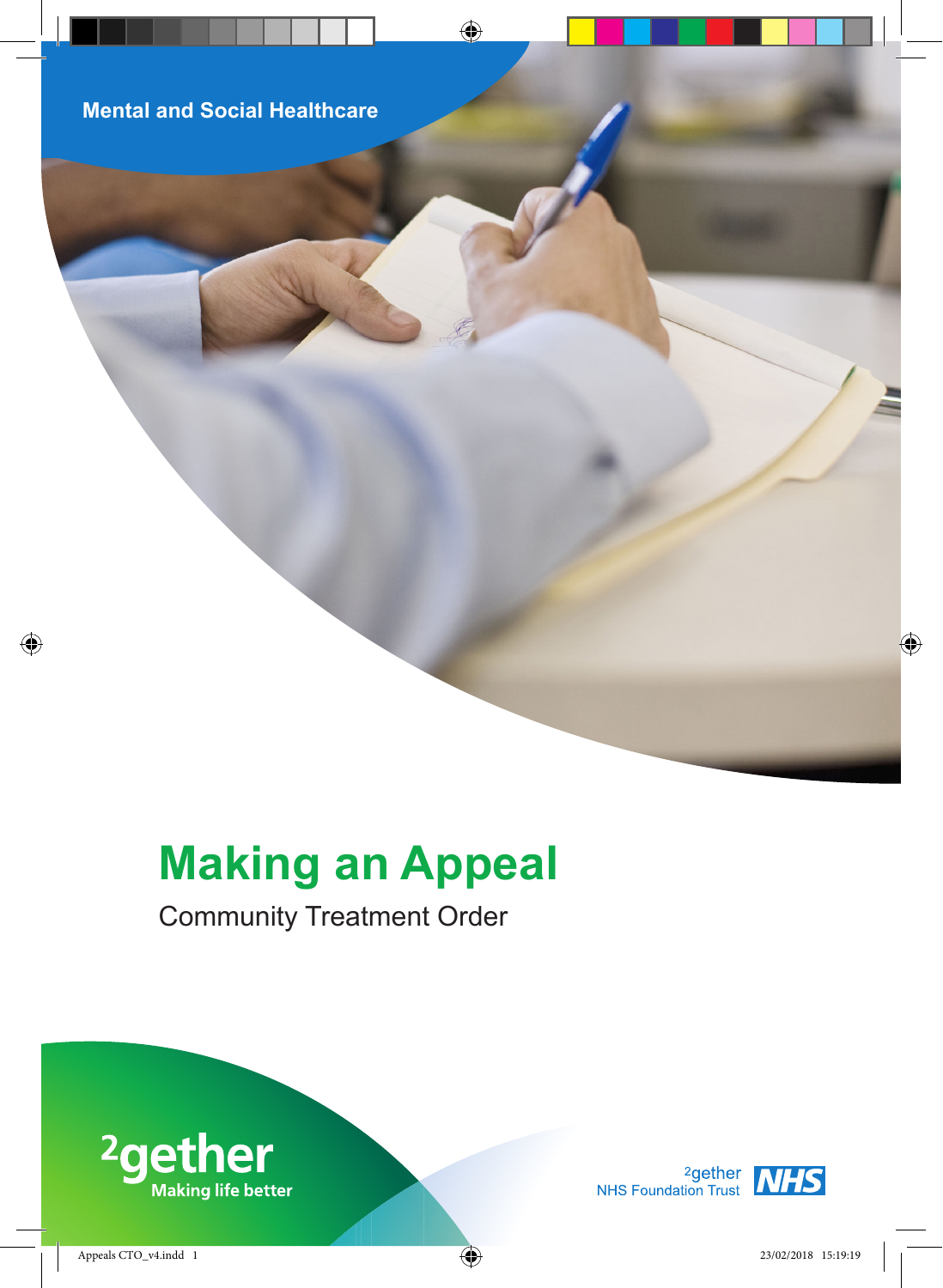#### **What is a Community Treatment Order?**

A Community Treatment Order (**CTO**), is also known as Supervised Community Treatment (**SCT**). You are on a CTO because your responsible clinician thinks that you are well enough to leave hospital but is concerned you may not continue with your treatment or may need to be admitted to hospital again at short notice for more treatment.

After six months a CTO can be renewed for six more months and then for periods of twelve months, if your responsible clinician and an approved mental health practitioner agree that it needs to continue.

While on a CTO you are asked to keep to certain arrangements for your treatment or to other arrangements to help you live safely in the community and stay well. These are called 'conditions'.

#### **Making an Appeal**

If you do not want to stay on a CTO, you can ask some independent people to consider if it should stay in place. This is called an appeal.

You can appeal to two different groups of independent people:

- the Tribunal; and
- the Mental Health Act Managers

You can choose to appeal to both groups or to just one of them.

#### **The Mental Health Act Managers**

You can ask the Mental Health Act (**MHA**) Managers to review your CTO at least once within each period of six or twelve months. A hearing with them should take place within four weeks.

In addition, the MHA Managers will automatically review your CTO (even if you do not ask them to) if your responsible clinician:

- extends your CTO; or
- bars a request from your nearest relative for your CTO to be ended.

You will meet with three MHA Managers. They are independent people who do not work for the hospital.

One of the MHA Managers will chair the hearing and introduce themself to you shortly before it starts.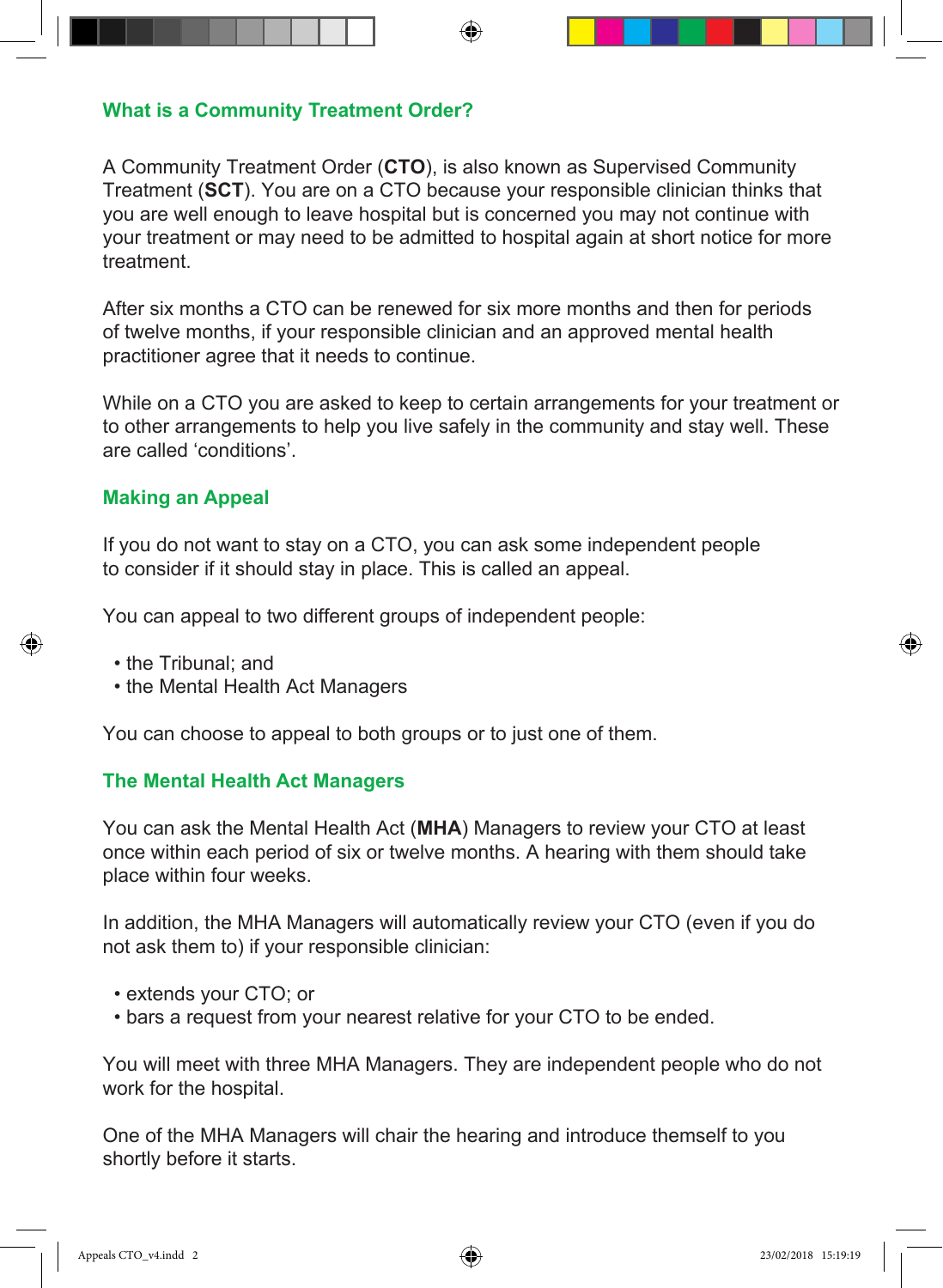You can ask for an independent advocate to help you at the hearing.

The hearing will take place in a meeting room in a hospital or community team base.

You and your advocate can attend. If you have chosen a legal representative for a tribunal (see below), they can also attend. You can bring a relative or friend with you. Your responsible clinician and care co-ordinator/social worker will also attend.

Before the hearing starts, the MHA Managers will read reports from your responsible clinician and care co-ordinator/social worker. During the hearing the MHA Managers will ask them questions about the reports. You and your advocate/legal representative can also ask questions. You can speak to the MHA Managers alone at the end of the hearing if you would like to.

The MHA Managers will then decide if you meet the criteria for a CTO. If they decide that you do not, they will discharge you from it. The Chair will tell you and your advocate/legal representative what they have decided.

If you would like a MHA Managers' hearing, tell your care co-ordinator/social worker, advocate or legal representative or contact the hospital Mental Health Act **Administrator** 

## **The Tribunal**

You can apply for a tribunal once within each period of six or twelve months. The tribunal then normally takes place within about six weeks.

There may also be occasions when the law requires a tribunal to be set up for you (even if you have not asked for one) in order to ensure that your rights are being protected.

The tribunal is a group of three independent people who do not work for the hospital. They are:

- a judge (who chairs the tribunal);
- a doctor; and
- another person.

You can ask for a legal representative to help you at the tribunal. You will not have to pay. You can choose from the list of legal representatives in this booklet. If you do not choose one, the tribunal may do so for you.

The tribunal doctor will not normally meet you before the tribunal, unless you tell your legal representative that you would like to see them.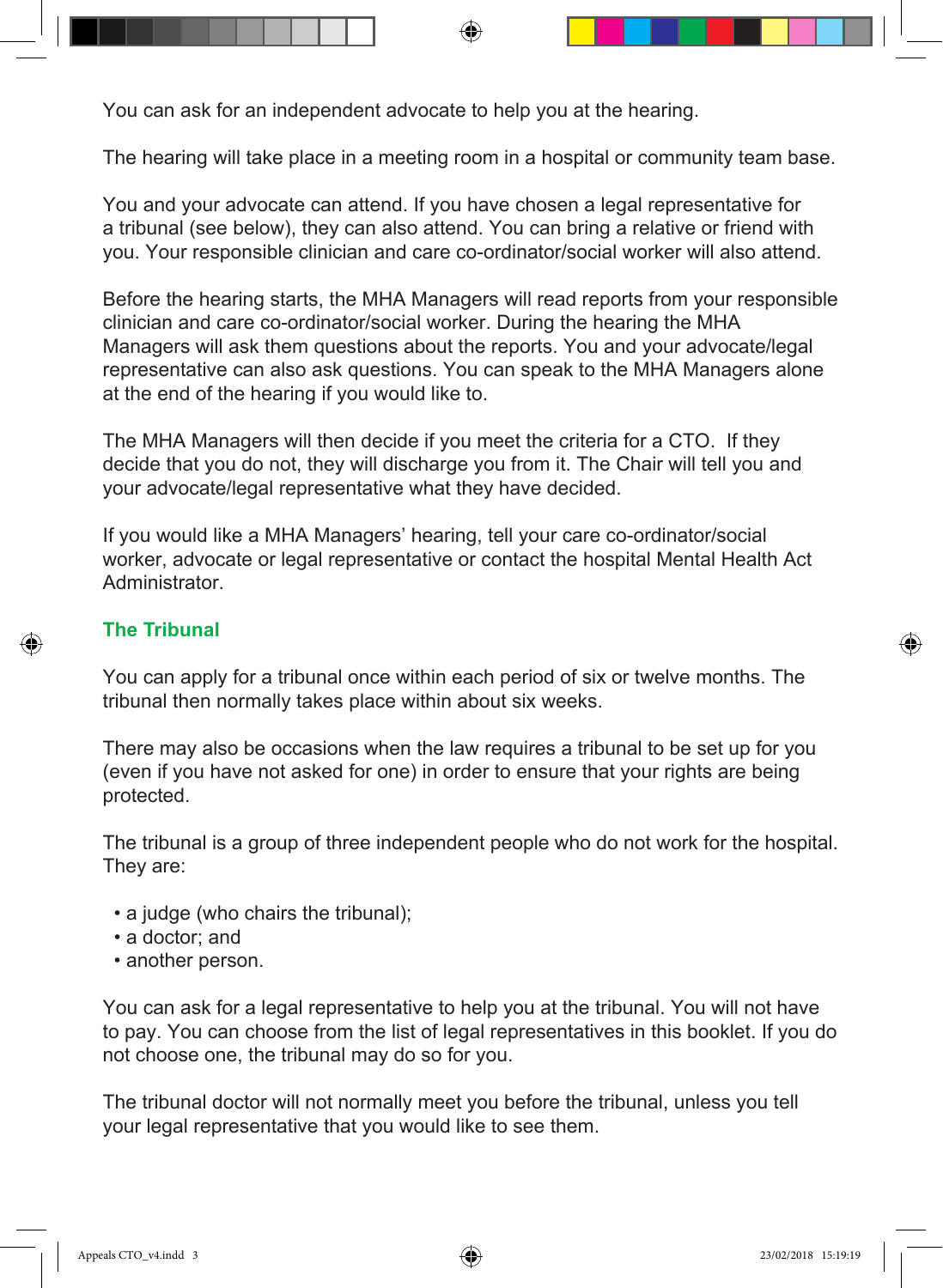The tribunal will take place in a meeting room in a hospital or community team base. Your legal representative will attend. You are encouraged to attend as well but do not have to. You can bring a relative or friend with you. Your responsible clinician and care co-ordinator/social worker (or colleague representing them) will also attend.

Before the tribunal starts, its members will read reports from your responsible clinician and care co-ordinator/social worker. During the tribunal they will ask questions about the reports. Your legal representative can also ask questions.

The tribunal will then decide if you meet the criteria for a CTO. If it decides that you do not, it will discharge you from it. The tribunal Chair will tell you and your legal representative what they have decided.

If you would like a tribunal, tell your care co-ordinator/social worker, legal representative or advocate or contact the hospital Mental Health Act Administrator.

### **Advocates**

Please tell your care co-ordinator/social worker or hospital Mental Health Act Administrator if you would like to speak to an independent advocate.

You can also contact the Advocacy Service yourself:

- **Gloucestershire POhWER 0300 003 1162**
- **Herefordshire Onside on 01905 27525**

#### **Legal Representatives**

The legal representatives on this list specialise in the Mental Health Act and are able to represent clients at tribunals free of charge. The list shows legal representatives in surrounding areas. Other legal representatives may also be available and can be found at:

**www.lawsociety.org.uk/support-services/accreditation/mental-health/** (and click on 'List of members').

The hospital Mental Health Act Administrator is happy to contact the legal representative you choose.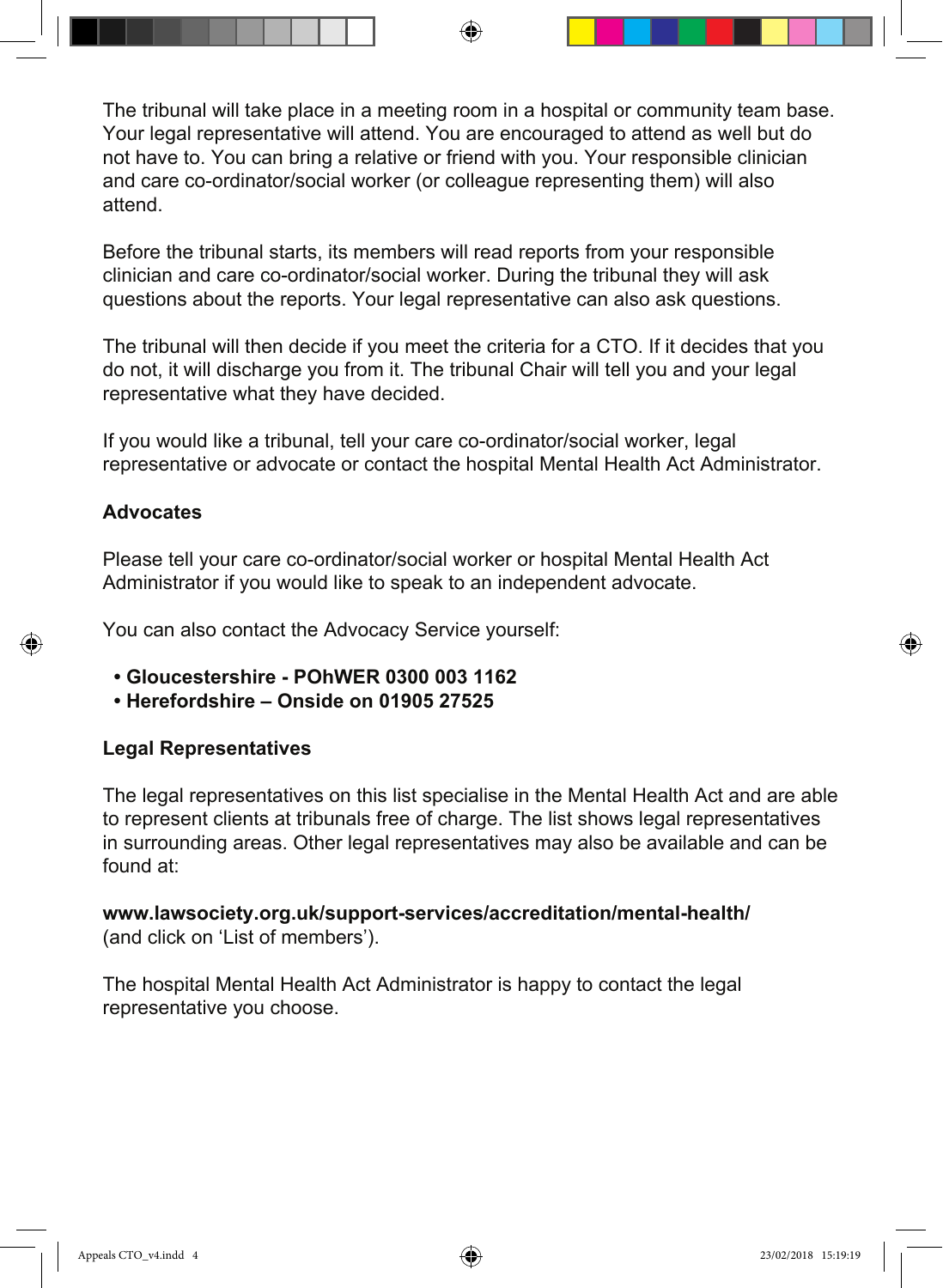#### **Gloucestershire**

Miss Beverley Bleasdale **Iacopi Palmer** Unit C4 Spinnaker House Spinnaker Road Gloucester GL2 5FD 01452 416452 **www.ipsllp.co.uk**

#### **Worcestershire**

Ms Kate Tyrell **Cartwright King** 28 Foregate Street **Worcester** WR1 1DS 01905 676353 **www.cartwrightking.co.uk**

Mr Luke Grant **Thursfields** 14 & 27 Church Street Kidderminster DY10 2AJ 01562 820575 **www.thursfields.co.uk**

#### **Warwickshire**

Mr Gareth Morris **CBTC Rawstorne** 27A Windsor Street Stratford upon Avon CV37 6NE 01789 267646 **www.cbtcsolicitors.co.uk**

#### **Wiltshire**

**Albin & Co** 121 Commercial Road Swindon SN1 5PL 0118 955 1918 **www.albinandco.co.uk**

#### **Oxfordshire**

**Oxford Law Group** 3 Frewin Chambers Frewin Court Cornmarket Oxford OX1 3HZ 01865 297300 **www.oxfordlawgroup.co.uk**

#### **Wales**

**Clodes Solicitors** Regus House Malthouse Avenue Cardiff Gate Business Park Llanishen **Cardiff** CF23 8RU 029 2026 3800 **www.clodes-solicitors.com**

#### **Confreys Lawyers**

56 Mackintosh Place Roath **Cardiff** CF24 4RQ 029 2069 3999

#### **CJCH Solicitors**

Williams House 11-15 Columbus Walk Cardiff CF10 4BY 0333 231 6405 **www.cjchsolicitors.co.uk**

#### **Avon**

**Avon and Bristol Law Centre** 2 Moon Street Bristol BS2 8QE **www.ablc.org.uk**